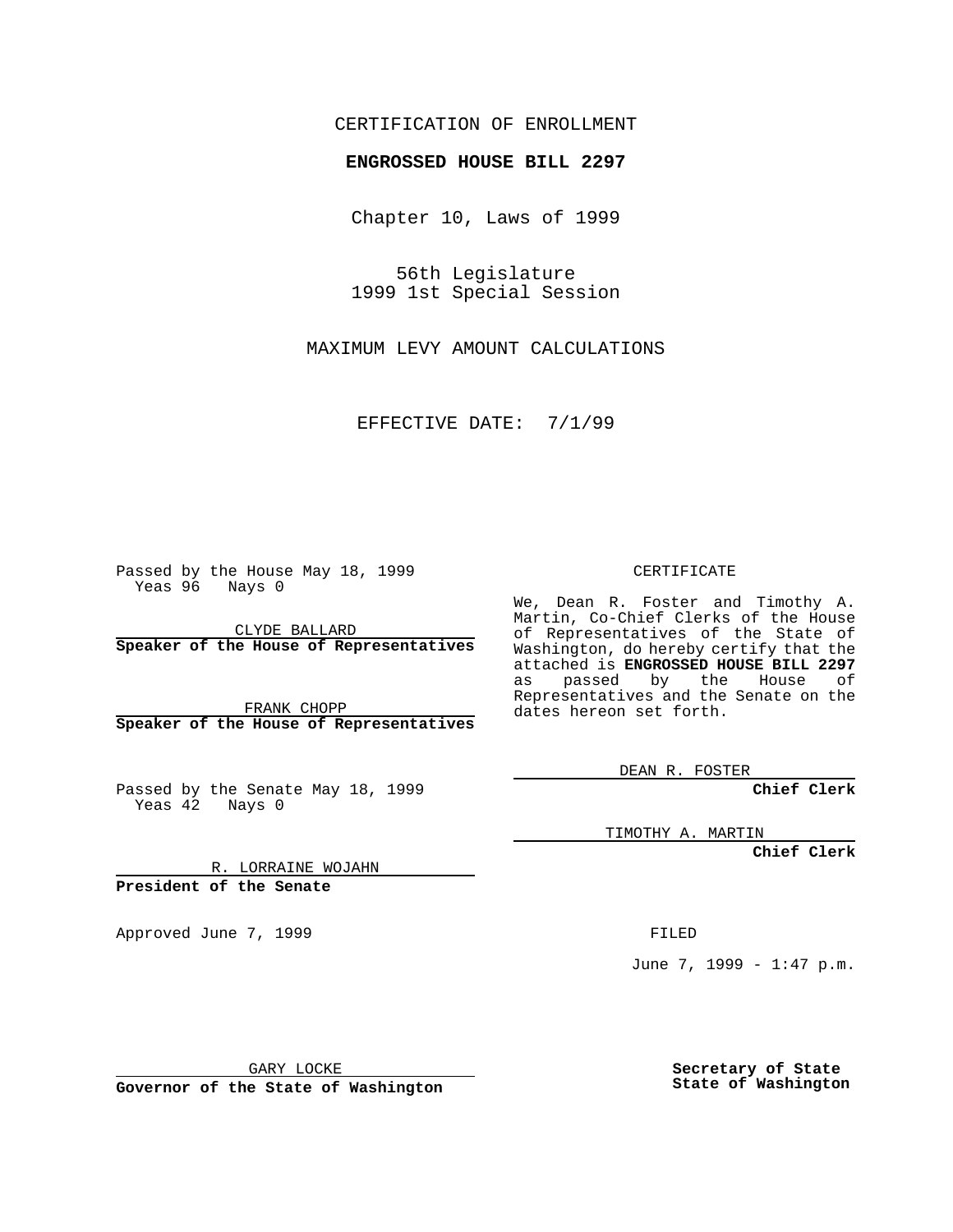## **ENGROSSED HOUSE BILL 2297** \_\_\_\_\_\_\_\_\_\_\_\_\_\_\_\_\_\_\_\_\_\_\_\_\_\_\_\_\_\_\_\_\_\_\_\_\_\_\_\_\_\_\_\_\_\_\_

\_\_\_\_\_\_\_\_\_\_\_\_\_\_\_\_\_\_\_\_\_\_\_\_\_\_\_\_\_\_\_\_\_\_\_\_\_\_\_\_\_\_\_\_\_\_\_

Passed Legislature - 1999 First Special

**State of Washington 56th Legislature 1999 1st Special Session By** Representatives H. Sommers, Doumit and Kenney Prefiled May 14, 1999. Read first time May 17, 1999.

 AN ACT Relating to maximum levy amount calculations; adding a new section to 1999 c 309 (uncodified); providing an effective date; and declaring an emergency.

BE IT ENACTED BY THE LEGISLATURE OF THE STATE OF WASHINGTON:

 NEW SECTION. **Sec. 1.** A new section is added to part V, chapter 309, Laws of 1999 (uncodified) to read as follows:

 For purposes of RCW 84.52.0531, the increase per full-time equivalent student in state basic education appropriations provided under chapter 309, Laws of 1999, including appropriations for salary and benefits increases, is 4.0 percent from the 1998-99 school year to the 1999-00 school year, and 3.4 percent from the 1999-00 school year to the 2000-01 school year.

 NEW SECTION. **Sec. 2.** This act is necessary for the immediate preservation of the public peace, health, or safety, or support of the state government and its existing public institutions, and takes effect July 1, 1999.